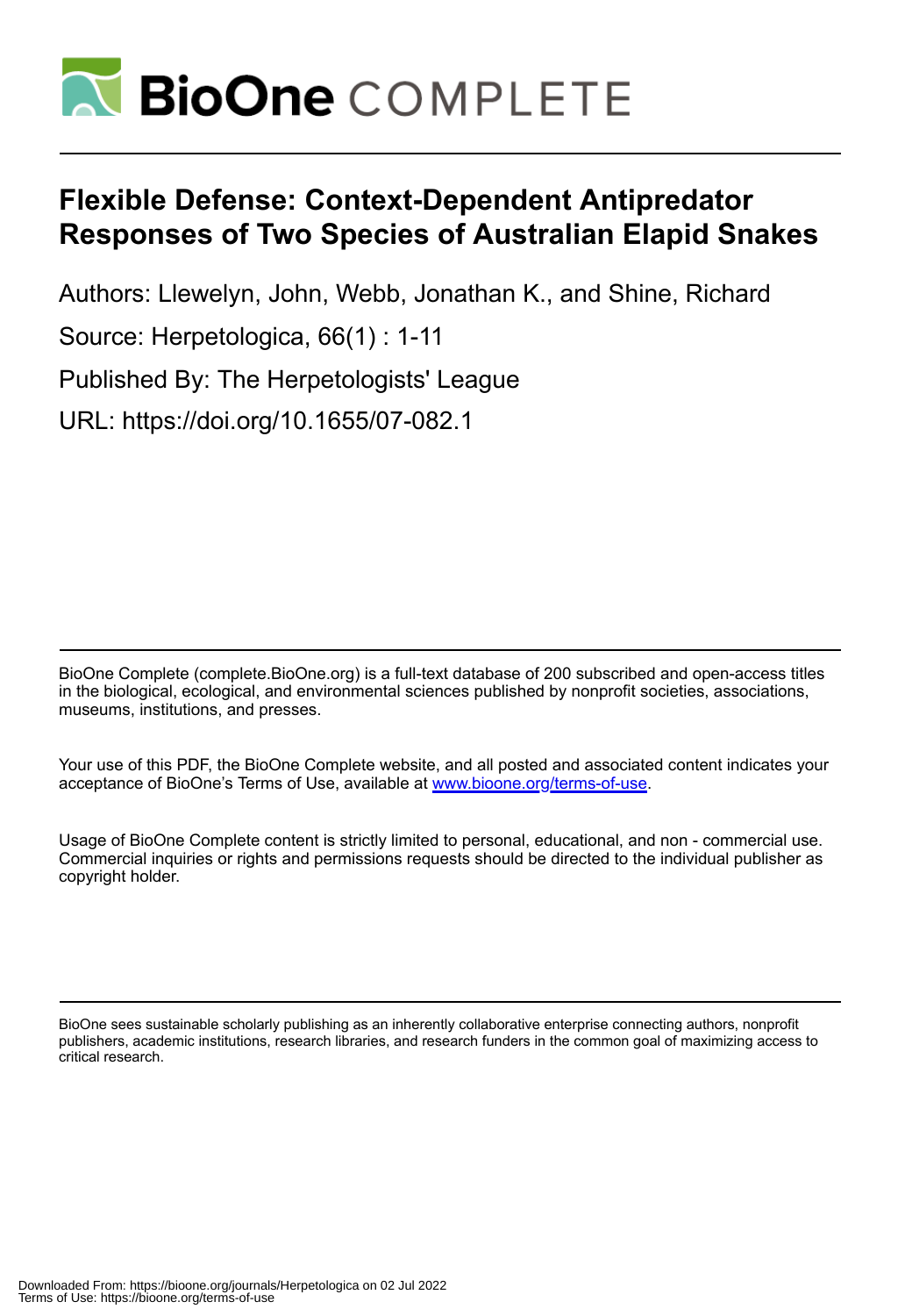# HERPETOLOGICA

VOL. 66 MARCH 2010 NO. 1

Herpetologica, 66(1), 2010, 1–11  $© 2010$  by The Herpetologists' League, Inc.

# FLEXIBLE DEFENSE: CONTEXT-DEPENDENT ANTIPREDATOR RESPONSES OF TWO SPECIES OF AUSTRALIAN ELAPID SNAKES

# JOHN LLEWELYN, JONATHAN K. WEBB, AND RICHARD SHINE<sup>1</sup>

School of Biological Sciences A08, University of Sydney, New South Wales 2006, Australia

ABSTRACT: Snakes exhibit a complex repertoire of defensive responses, shifting from one tactic to another depending upon conditions at the time of encounter with a potential predator. Standardized laboratory trials, controlling factors such as time of day, temperature, and type of encounter, can be used to test predictions about the form of this context dependency. We studied two sympatric species of elapid snakes from southeastern Australia. Although similar in body sizes, habitat use, and nocturnality, small-eyed snakes (Cryptophis nigrescens) are wide foragers (and hence, encounter predators under cool conditions at night in relatively open areas), whereas broad-headed snakes (Hoplocephalus bungaroides) lie in ambush for long periods within sun-warmed rocky retreat sites (and hence, encounter predators mostly when the snake is warm, and within its retreat). Based on those differences, we predicted that small-eyed snakes would be thermal generalists; that is, temperature would exert relatively little effect on the snakes' locomotor abilities, alertness, and preparedness to flee from threat. Broad-headed snakes would be likely to utilize tactics other than fleeing, and to increase response intensity substantially at higher temperatures. Both species were predicted to exhibit more intense responses at night, and when warm. Data from our laboratory trials supported these predictions: (1) antipredator behaviors of small-eyed snakes were less sensitive to thermal variation than were those of broad-headed snakes, (2) both species relied primarily on fleeing, but broadheaded snakes were more likely to adopt retaliatory behavior than were small-eyed snakes, and (3) both species responded more intensely at night and when warm. These results are consistent with the broader theory that snakes flexibly adjust their antipredator tactics to local conditions.

Key words: Antipredator behavior; Cryptophis nigrescens; Elapid; Hoplocephalus bungaroides; Nocturnal

PREDATION is a significant source of mortality for many kinds of animals, imposing strong selection on traits such as the ability to recognize and avoid potential predators (Flowers and Graves, 1997; Vermeij, 1982; Wisenden and Millard, 2001). If an encounter does occur, then its outcome (and hence, fitness consequences for the potential prey item) can be affected by the prey's responses (Cooper and Frederick, 2007; Lind and Cresswell, 2005). Depending upon the circumstances, rapid escape (flight), crypsis (immobility) or direct retaliation against attack may be the most effective option (Ajie et al., 2007; Lingle and Pellis, 2002). Venomous snakes are of special interest in this respect, because although venom evolved for capture and immobilization of prey (Deufel and Cundall, 2006; Kardong, 1982; Pough et al., 2004), it can also be used to deter predators (Greene et al., 2000; Rasmussen et al., 1995; Whitaker et al., 2000). Possession of this powerful weapon enables venomous snakes to use a wider range of antipredator responses than would be available to a nonvenomous reptile (Greene, 1988).

The effectiveness of any specific antipredator behavior depends on the context of encounter between predator and prey and, consequently, natural selection may endow animals with a repertoire of responses that can <sup>1</sup> CORRESPONDENCE: e-mail, rics@bio.usyd.edu.au be used flexibly depending on external and

Downloaded From: https://bioone.org/journals/Herpetologica on 02 Jul 2022 Terms of Use: https://bioone.org/terms-of-use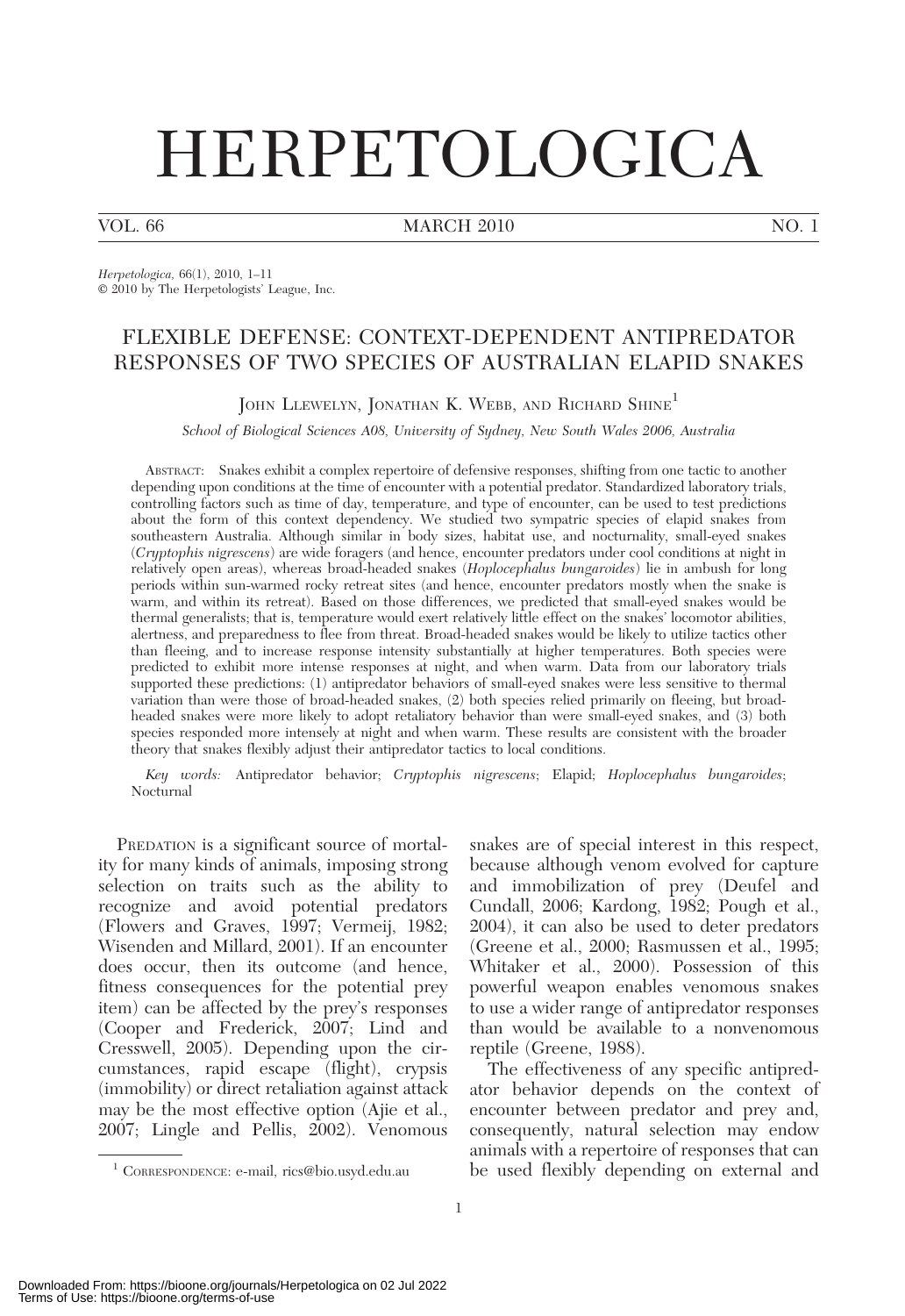internal conditions (Duvall et al., 1985; Magalhães et al., 2002; Pollock et al., 2006). Thus, the behavior elicited by a predator's approach varies as a function of multiple factors, including the responding animal's physical condition (Hailey and Davies, 1986), sex and reproductive status (Kissner et al., 1997), body size (Shine et al., 2000), body temperature (Goode and Duvall, 1989; Passek and Gillingham, 1997), feeding history (Herzog and Bailey, 1987), and familiarity with the terrain (Lopez et al., 2000). Also, the type of threat may influence prey response (e.g., the part of the snake's body on which the attack is centered; Langkilde et al., 2004). To predict accurately how snakes will respond to potential predators, all of these factors need to be considered.

Some antipredator responses require greater physical performance and coordination than others, so that any factor affecting the prey's locomotor abilities also will affect its ability to perform such responses. Presumably reflecting this constraint, the body temperature of a reptile can substantially influence its choice of antipredator tactics. For example, a snake that is too cold to flee rapidly from a predator's approach instead may rely on crypsis or threat (Passek and Gillingham, 1997; Shine et al., 2002). Quantifying such facultative shifts in antipredator responses is difficult or impossible under field conditions because the relevant factors covary under natural conditions. For example, it may be impossible to disentangle the effects of body temperature, proximity to retreat site, and time of day on a snake's antipredator behavior in a field-based study: a diurnal snake encountered early in the morning likely will be cold, and close to its overnight retreat. By contrast, laboratory trials with standardized protocols allow tests of individual factors while other variables are controlled (e.g., Llewelyn et al., 2006; Mori and Burghardt, 2001, 2004).

# Rationale, Study System, and Predictions

One major axis of ecological variation in snakes involves foraging mode: some species capture most of their prey from ambush, whereas others roam widely across the landscape searching for food (Balent and Andreadis, 1998; Greene et al., 2000; Tsairi and Bouskila, 2004). Although this dichotomy is simplistic, extensive data suggest that many snake species do indeed cluster at one or the other end of this continuum between ambush predation and wide foraging (Greene et al., 2000). Foraging mode also should have important implications for the context in which snakes encounter potential threats of predation (Huey and Pianka, 1981), and hence for the manner in which adaptive forces fashion their antipredator responses. In the present study we focus on two species of medium-sized elapid snakes from southeastern Australia: the small-eyed snake (Cryptophis [Rhinoplocephalus] nigrescens) and the broad-headed snake (Hoplocephalus bungaroides). Both species are highly venomous proteroglyphous elapids (one is known to have caused human fatality; Sutherland and Tibballs, 2001) that occur sympatrically over a large area  $(>40,000 \text{ km}^2;$ Cogger, 2000) and attain similar adult snout– vent lengths (SVL; adult SVL of approximately 40–60 cm in our study area; Webb et al., 2003). Although both are nocturnal, take refuge during the day under exfoliated sandstone rocks, and prey upon small vertebrates, especially lizards (Shine, 1977; Webb and Shine, 1998a; Webb et al., 2002), these two species utilize distinctly different foraging tactics. The small-eyed snake forages actively across rock outcrops at night in search of sleeping lizards, and may be vulnerable to avian and mammalian predators at this time (Webb and Shine, 2008). Temperatures on the exposed rock outcrops fall rapidly after dusk during most of the year (Webb and Shine, 1998b; Webb and Whiting, 2005). Consequently, small-eyed snakes are likely to be traveling across open areas (i.e., rock outcrops) at relatively low body temperatures when they encounter predators. Thermal monitoring of this species in field enclosures showed overnight body temperatures during activity from 15 to 25  $\degree$ C (Llewelyn et al., 2005). In contrast, broad-headed snakes select the warmest available (sunheated) rocky retreat sites on these outcrops (Pringle et al., 2003), and radiotracking shows that the snakes remain for days or weeks inside such a site, awaiting the arrival of potential prey (Webb and Shine, 1998c). These snakes move about actively only to switch ambush sites, an activity largely restricted to midsummer (Webb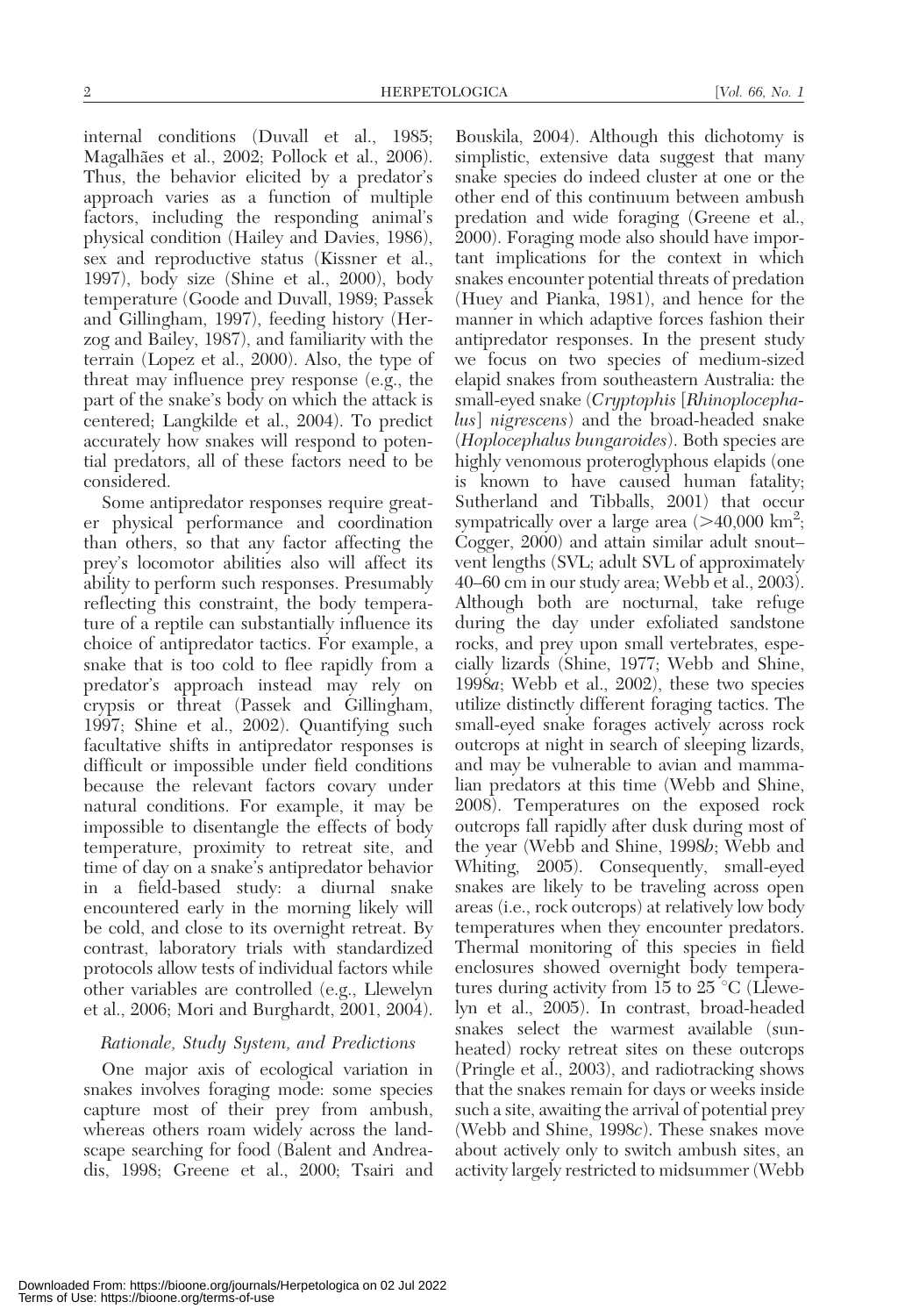and Shine, 1998c). Hence, we expect broadheaded snakes to encounter predators mostly when the snakes are warm, and probably most often within a shelter site offering little opportunity for fleeing.

Because foraging mode and time of activity influence the selective forces acting on snake antipredator behavior (because they affect when and where a snake encounters predators), we can use these attributes to make predictions about the antipredator responses of our study species. The nocturnality and foraging modes of our study species suggest the following predictions:

- 1. Because both species encounter predators by night rather than by day, both will show more intense and/or effective antipredator responses when tested at night.
- 2. Both species will use crypsis or bluff when locomotor performance is impaired by low body temperature, switching to more vigorous antipredator responses (such as fleeing or biting) at higher temperatures (as documented in other snakes; Passek and Gillingham, 1997; Shine et al., 2002).
- 3. Because small-eyed snakes often encounter predators when they are cold, we predict that this species will be a thermal generalist (i.e., temperature will have relatively little effect on the snake's locomotor performance and antipredator behavior). In contrast, because broadheaded snakes are usually warm when they encounter predators, we predict that this species will be a thermal specialist (i.e., its defensive abilities will be more sensitive to temperature).
- 4. Because small-eyed snakes often encounter predators when they are active and foraging, we predict that this species will rely primarily on fleeing (when this option is available), whereas broad-headed snakes (which are often inside their retreat site when they encounter predators) will rely more heavily on behaviors other than fleeing.

#### MATERIALS AND METHODS

#### Collection and Husbandry

We collected snakes by hand from the Nowra region of New South Wales, Australia  $(34^{\circ}$  52' S, 150° 29' E) by turning cover items

during daylight hours. Snakes were housed individually in plastic boxes (300  $\times$  205  $\times$ 95 mm) with transparent tops and opaque sides and floor. Each box contained a sheet of paper for cover and a small water bowl. Between trials, snake boxes were placed on heat racks that provided an under-floor thermal gradient  $(20-30 \degree C)$ , allowing snakes to thermoregulate behaviorally during daylight hours. The heating was switched off at night to mimic thermal fluctuations in the wild. The heat racks were kept in a temperature-controlled room  $(17 \text{ °C})$ lit by overhead fluorescent lights during the day (0800 to 1730 h).

#### Predator Pursuit Experiment

We investigated the antipredator behavior of these snakes in two experiments. Our objective for the first experiment was to simulate an encounter in which the snake was pursued but not seized by a predator. In this experiment, we examined the effect of temperature on snake locomotor performance and utilization of alternative antipredator behaviors (i.e., behaviors other than fleeing) in a terrestrial racetrack. We tested 34 small-eyed snakes (17 males and 17 females; mean  $SVL = 457 \pm 12$  mm SE, range 353–610 mm) and 35 broad-headed snakes (17 females and 18 males; mean SVL =  $458 \pm$ 23 mm SE, range 244–610 mm). We measured sprint performance and antipredator behaviors of all snakes at three temperatures (10, 20, and  $30^{\circ}$ C) with the use of a linear racetrack. We chose these temperatures because they reflect the range of temperatures encountered by these species in the field (Llewelyn et al., 2005; Webb and Shine, 1998b). The order of temperature treatments was randomly assigned to each snake. All snakes (in labeled boxes) were placed in constant-temperature incubators 3 h prior to trials. Pilot studies indicated that this length of time allowed snake body temperatures to equilibrate to the temperature set on the incubator. We raced each snake at one temperature per day, giving snakes one full day of rest between successive trials.

Sprint performance.—The racetrack  $(250 \times$  $17 \times 30$  cm [L  $\times$  W  $\times$  H]) was marked into four 50-cm sections, plus 25-cm sections at each end. The running surface was covered with artificial grass carpet  $(Astructor^{®})$  to provide traction. All snakes were fasted for

Downloaded From: https://bioone.org/journals/Herpetologica on 02 Jul 2022 Terms of Use: https://bioone.org/terms-of-use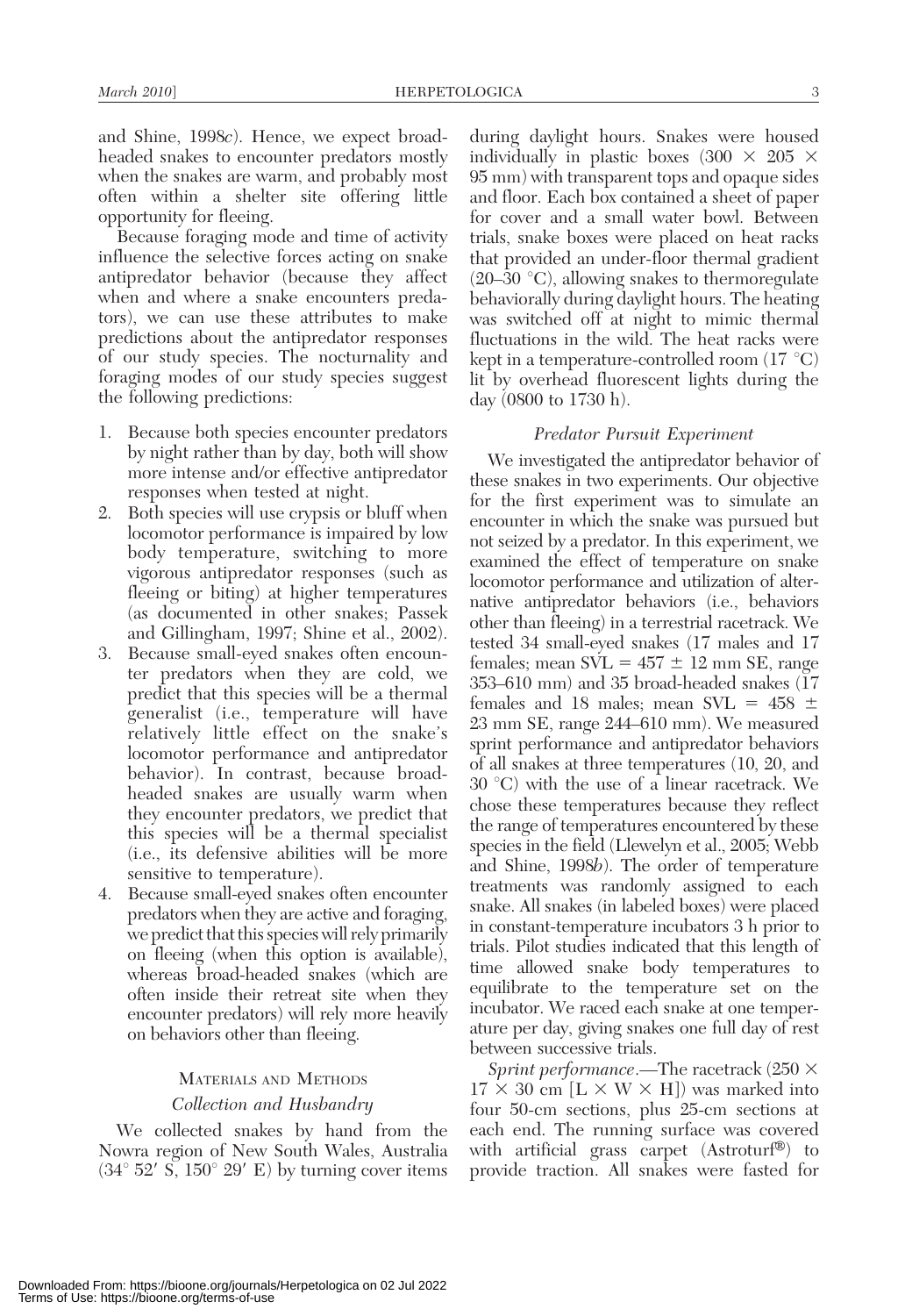at least 3 d prior to trials in order to ensure that they were postabsorptive when tested.

To begin a trial, the snake was placed at the start of the racetrack by being gently tipped out of its box (i.e., it was not directly handled). The subject was then encouraged to move along the track by being tapped softly on the tail with a paintbrush. For each trial, we raced the subject twice along the racetrack in quick succession (i.e., the second lap was run immediately after the first). When the subject reached the end of the first length of the racetrack it was pushed (with the paintbrush) into a bucket. The subject was then gently tipped back into the start of the track and encouraged to move as before. We videorecorded the snake's sprint performance and behavior from directly above the racetrack. Sprint speed, in body lengths per second, over each 50-cm section of the racetrack was calculated by watching the film frame by frame (25 frames/s). A subject's maximal sprint speed at each test temperature was calculated by taking the mean speed of its two fastest sections in the trial. Per-unit body length speed (i.e., body-lengths/s) was measured in this experiment because it is likely to be more important than absolute speed (i.e., m/s) or endurance in determining a snake's success at escaping a predator or catching prey (Van Damme and Van Dooren, 1999).

Alternative antipredator behaviors (AABs).— As an alternative to fleeing, snakes in the racetrack sometimes exhibited body thrashes (the snake rapidly flings the anterior half of its body sideways), strikes (the snake launches its head directly towards the paintbrush), threat displays (snake flattens its head and neck) and reversals (snake changes direction in the racetrack). We recorded the number of times a snake displayed these AABs in each sprint speed trial. From these data we calculated the total number of all AABs within each trial (i.e., the number of times a subject used any AAB). Our aim in collecting these data was to assess how temperature affected the propensity of snakes to flee versus use AABs.

### Captured by Predator Experiment

Our second experiment simulated an encounter during which the snake was seized, and we examined the effects of temperature and time of day on antipredator behavior before and after seizure. We tested the effects of these factors on (1) posture and alertness, (2) low-intensity (slow/weak) antipredator behaviors, and (3) high-intensity (fast/powerful) antipredator behaviors. High- and lowintensity behaviors were grouped separately because they are likely to differ in thermal sensitivity (fast/powerful movements require more physical coordination, and hence are likely to be more sensitive to temperature variation than are slow/small movements).

This experiment tested 36 small-eyed snakes (mean SVL =  $452 \pm 11$  mm SE, range 353– 610 mm) and 35 broad-headed snakes (mean  $SVL = 458 \pm 23$  mm SE, range 244–610 mm). These were the same individuals as were tested in the sprint performance experiment, plus an additional two small-eyed snakes (one male and one female). Snakes were given a full week to recover from the previous experiment. In each trial, the snake experienced two stages of a predator–prey interaction: (1) initial confrontation (the snake is exposed in close proximity to the predator) and (2) capture (the snake is seized by the predator).

Snake boxes were placed in constant-temperature incubators set at 10, 20, or 30  $^{\circ}$ C for 3 h prior to testing in order to allow snake body temperatures to equilibrate to incubator temperature. Light globes inside incubators provided bright illumination during daylight hours (30 µmol photons  $m^{-2} s^{-1}$ ), but were switched off at night between 1730 and 0800 h. Each day we conducted one testing session from 1200 to 1500 h and one between 1800 and 2000 h. Thus, we treated time as a categorical variable with day and night as levels. Every snake was tested once at each of the three temperatures both during the day and night for a total of six trials per subject. Both assignment to incubators and the order that subjects were tested in the temperature and time treatments were randomized.

To begin a trial, we removed the top of the snake box and moved the paper so that the snake was entirely exposed. We recorded the snake's initial body position as either coiled or stretched. Over the next 30 s, we scored the total number of tongue-flicks, whether or not the snake raised its head, threat displayed (i.e., flattened and elevated the rear of the head in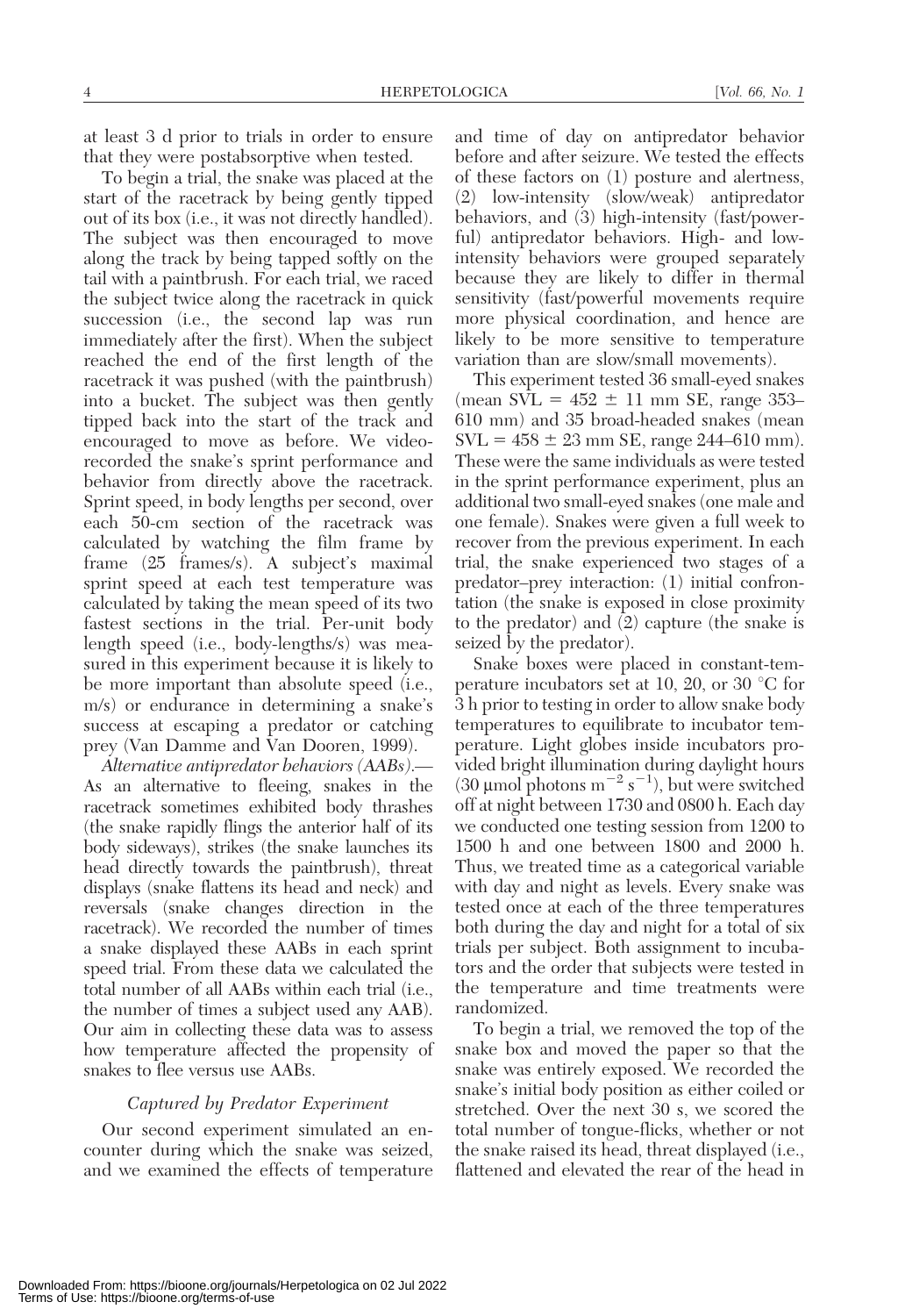| TABLE 1.—Antipredator responses of elapid snakes, showing the system used to derive overall indices of antipredator                |
|------------------------------------------------------------------------------------------------------------------------------------|
| behaviors. The 11 behavioral variables measured during this study were grouped into three categories for calculation of            |
| indices: $(1)$ posture and alertness, $(2)$ low-intensity antipredator behaviors, and $(3)$ high-intensity antipredator behaviors. |
| Each behavioral variable was assigned a weighting. Trials were divided into two stages: an initial phase where the snake           |
| was exposed but not touched, and a second stage where the animal was seized and held by the experimenter.                          |

|                                       |                     | Weighting         |                |                |
|---------------------------------------|---------------------|-------------------|----------------|----------------|
| Category                              | Behavioral variable | Present or absent | Per occurrence | Stage of trial |
| Posture and alertness                 | Coiled body         | $0 \text{ or } 2$ |                | First          |
|                                       | Raised head         | $2 \text{ or } 0$ |                | First          |
|                                       | Tongue flicks       |                   |                | First          |
| Low-intensity antipredator behaviors  | Threat display      | $2 \text{ or } 0$ |                | First          |
|                                       | Slow move           | $1 \text{ or } 0$ |                | First          |
|                                       | Threat display      | $2 \text{ or } 0$ |                | Second         |
|                                       | Slow move           | $1 \text{ or } 0$ |                | Second         |
| High-intensity antipredator behaviors | Flee                | $10$ or $0$       |                | First          |
|                                       | <b>Bites</b>        |                   | 5              | Second         |
|                                       | Wraparounds         |                   | 2              | Second         |
|                                       | Body thrashes       |                   |                | Second         |

a threat display), moved slowly around the cage, and/or moved rapidly (i.e., attempted to flee). Wearing latex gloves over leather welding gloves for protection, the same researcher (JL) then grasped the snake between the thumb and forefinger at midbody to simulate capture by a predator. The snake was held this way for 30 s, during which time its behavior was scored. We scored slow movement and threat display as before, as well as the number of times the subject body thrashed (as described in the previous experiment), wrapped its body around the observer's fingers (some snakes rapidly coiled and uncoiled around the handler's fingers and hands when picked up) and the number of bites. The latex glove was thoroughly washed in warm soapy water, rinsed in fresh water, and towel dried between trials to remove any scent left by previous subjects.

The behaviors displayed by snakes fell into two groups: categorical variables and continuous variables. Categorical variables represented behaviors that, if adopted, were typically maintained throughout that stage of the trial. Behaviors in this group (such as body positions, threat display, slow move, flee) were scored as either present or absent. The second group (i.e., continuous variables) comprised transitory behaviors (such as tongue flicks, bites, body thrashes, and wraparounds) that could be repeated during a single observation period. For these behaviors, we recorded the number of times that each behavior was performed.

Eleven response variables were recorded in this experiment. Analyzing so many response variables individually would require numerous Bonferroni corrections and lead to an unacceptably high type-II error rate. Thus, we grouped response variables into categories and calculated indices for each category. The 11 response variables were grouped into three categories: (1) posture and alertness, (2) lowintensity antipredator behaviors, and (3) highintensity antipredator behaviors. The response variables within each category were given a weighting (see Table 1 and below for details and justification) to reflect the variable's importance as an indicator of the snake's performance in that category.

Posture and alertness.—During the first 30 s of the trial, we measured three variables that indicate a snake's level of prior activity and initial alertness: (1) whether the snake was coiled or stretched out at the beginning of a trial, (2) whether it lifted its head from the substrate, and (3) the number of times it flicked its tongue in and out of the mouth. These variables are indicators of the snake's overall alertness rather than antipredator responses per se. In the field, inactive smalleyed and broad-headed snakes are typically found in a tightly coiled body position (J. Llewelyn, personal observation). We calculated overall scores in this category by allocating two points for stretched-out position, two points for head raising, and one point per tongue flick. For example, a snake that was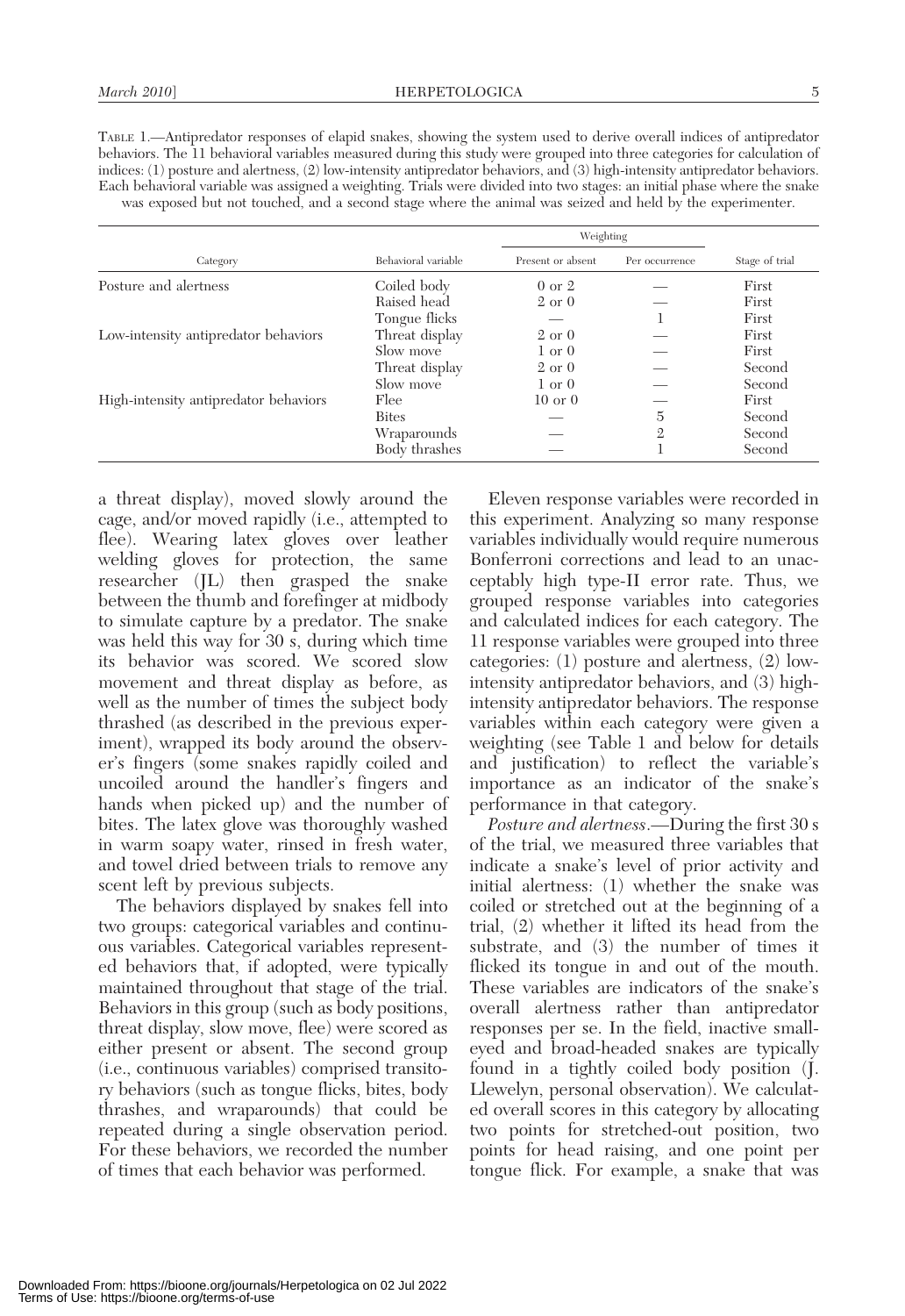stretched out, did not raise its head, and tongue flicked three times would be given a score of five (e.g.,  $2 + 0 + 3$ ).

Low-intensity antipredator behaviors.— Antipredator behaviors that do not require fast or powerful movements were used in the calculation of the low-intensity indices. In the initial confrontation stage of a trial, snakes were awarded two points if they threat displayed and one point if they moved slowly  $(<$  one body length/10 s). The same behaviors and same weightings were used in the second capture stage of the trial (i.e., the 30 s following picking up the snake). Threat displays are a specific antipredator behavior, so were weighted more heavily than moving slowly (a more general behavior that may not be a response to the predator). To illustrate the scoring procedure, a snake that threat displayed and moved slowly in both stages of the trial would score six points in that trial  $(i.e., 2 + 1 + 2 + 1).$ 

High-intensity antipredator behaviors.—Behaviors that require fast and/or powerful movements were used to calculate the highintensity indices. Only one of these variables (flee,  $=$  moving at  $>$  one body length/5 s) was exhibited during the initial stage of the trial (i.e., prior to picking up the snake). If a snake attempted to flee it scored 10 points. The second stage of the trial elicited other high intensity behaviors (bites, wraparounds, and body thrashes). Snakes were awarded five points per bite, two points per wraparound and one point per body thrash. These weightings were designed to reflect the physiological costs and escalation of each behavior. For example, fleeing requires rapid and highly coordinated movement for a few seconds at least, so this behavior scored highly. Biting represents an escalated retaliatory behavior, and so bites were awarded a higher score than wraparounds or body thrashes. Wraparounds require a snake to rapidly move its body around the predator and constrict, whereas body thrashes only require fast sideways movements. Hence, wraparounds were allocated a higher score than body thrashes. The following example illustrates the scoring procedure: a snake that attempted to flee, gave one bite, one wraparound, and one body thrash would score 18 for that trial (i.e.,  $10 + 5 + 2 + 1$ ).



FIG. 1.—Maximal sprint speed of two species of elapid snakes at three temperatures, when tested in a terrestrial racetrack. Each point indicates mean maximal sprint speed and associated standard error.

#### Analysis

We analyzed the results of these experiments with the use of repeated-measures ANOVAs. When the assumption of sphericity was not met, we compensated for this violation by adjusting the degrees of freedom (Quinn and Keough, 2002). The Huynh-Feldt adjustment to degrees of freedom was used when estimated epsilons were greater than 0.75, and the Greenhouse–Geisser adjustment was used when estimated epsilons were less than 0.75. The main factors in our analyses were species (both experiments), temperature (both experiments) and time of testing (only the second experiment). We were primarily interested in testing (1) whether time of day and temperature had significant effects on antipredator behavior, and (2) whether species were affected differently by temperature  $(i.e., species × temperature interaction).$ When the effect of temperature on antipredator behavior was found to differ between species, we used post hoc profile analysis to identify over which temperature intervals the species differed (Quinn and Keough, 2002). Because profile analysis represents multiple tests on the same data set, P values from profile analyses were adjusted using sequential Bonferroni corrections (Holm's method).

#### RESULTS

## Predator Pursuit Experiment

Sprint performance.—The snakes moved faster at higher temperatures  $(F_{1.9,128.0}$  =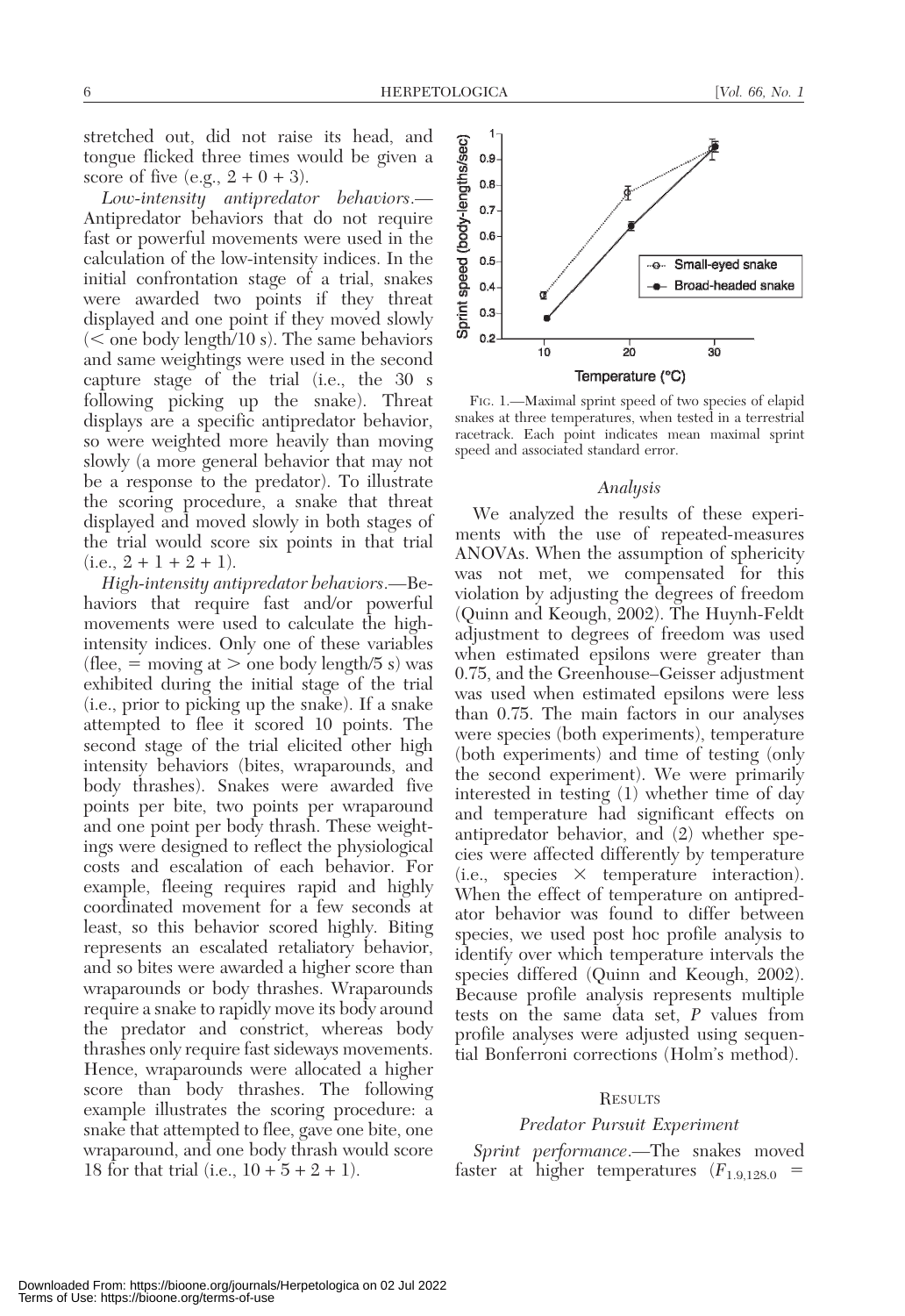

FIG. 2.—Alternative antipredator behavior index scores of two species of elapid snakes at three temperatures, when tested in a terrestrial racetrack. Each histogram shows the mean value and associated standard error. FIG. 3.—Posture and alertness index scores of two

515.51,  $P < 0.0001$ ; Fig. 1). However, the rate at which sprint speed increased with temperature differed between species (temperature  $\times$ species interaction,  $F_{1.9,128.0} = 6.59, P = 0.019$ because between 20 and 30  $^{\circ}$ C, the speed of broad-headed snakes increased more than did that of small-eyed snakes (Fig. 1). Profile analysis confirmed that the increase in sprint speed between 20 and 30  $\degree$ C was greater for broad-headed snakes than small-eyed snakes  $(F_{1,66} = 12.30, P = 0.0016)$ , whereas the rate of increase between 10 and 20 $\degree$ C was similar in the two species  $(F_{1,66} = 2.04, P = 0.16)$ .

Alternative antipredator behaviors.—When exposed in the presence of a potential threat, both species responded primarily by fleeing (27 of 34 small-eyed snakes and 22 of 35 broad-headed snakes did not use AABs in any trial). Alternative antipredator behaviors were increasingly adopted at lower temperatures (Fig. 2;  $F_{1.39,93,13} = 7.90, P = 0.025$ ), and the effect of temperature did not differ signifi-



species of elapid snakes tested at three temperatures during the day and at night. Open histograms indicate measurements taken during daylight hours and shaded histograms indicate measurements taken at night. Each histogram shows the mean value and associated standard error.

cantly between species  $(F_{1,39,93,13} = 2.44, P =$ 0.09). Broad-headed snakes exhibited AABs more often than did small-eyed snakes  $(F_{1,67})$  $= 4.22, P = 0.04; Fig. 2).$ 

### Captured by Predator Experiment

Posture and alertness.—The effect of temperature on posture and alertness differed between species  $(F_{1.88,112.68} = 16.08, P =$ 0.0001). Broad-headed snakes were more alert at higher temperatures, whereas small-eyed snakes displayed little variation between test temperatures (Fig. 3). Profile analysis confirmed that posture and alertness increased more rapidly in broad-headed snakes than small-eyed snakes between 20 and 30  $\degree$ C  $(F_{1,66} = 17.46, P = 0.002; Fig. 3), whereas$ the rate of increase in this response from 10 to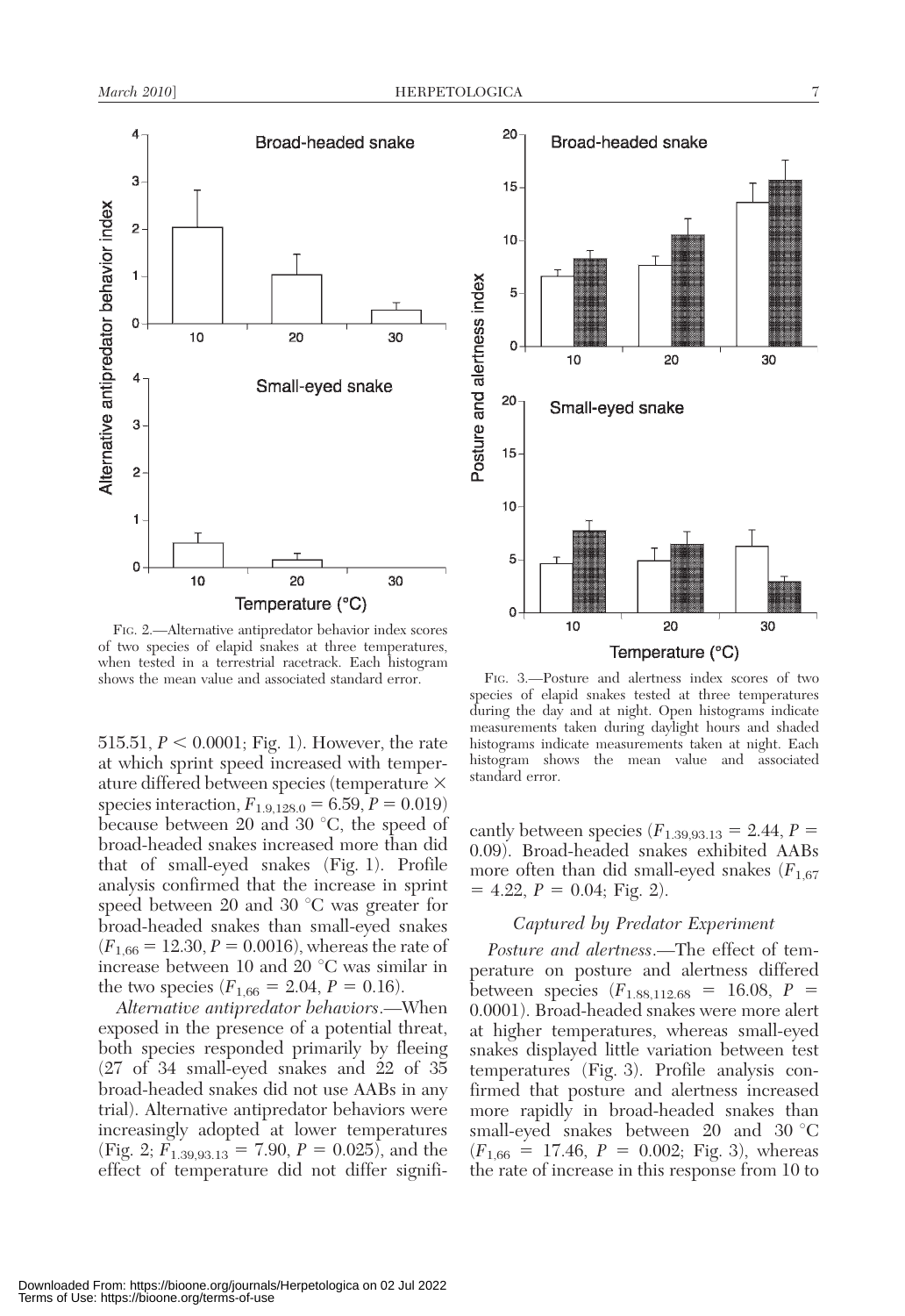

FIG. 4.—Antipredator behavior index scores of two species of elapid snakes tested at three temperatures during the day and at night. Open histograms indicate measurements taken during daylight hours and shaded histograms indicate measurements taken at night. Each histogram shows the mean value and associated standard error. Left-hand panels show low-intensity behaviors, and right-hand panels show high-intensity behaviors. See text and Table 1 for definitions.

 $20^{\circ}$ C did not differ significantly between the two species  $(F_{1,62} = 3.36, P = 0.07)$ .

The effect of time of testing on posture and alertness did not differ significantly between species  $(F_{2,120} = 1.37, P = 0.25)$ . Although both species tended to be more alert by night than by day (Fig. 3), this trend fell short of statistical significance  $(F_{1,120} = 3.33, P = 0.07)$ .

Low-intensity antipredator behaviors.— Lower test temperatures and nocturnal tests significantly increased the rate of low-intensity antipredator behaviors exhibited by these snakes (thermal effect,  $F_{2,138} = 31.99$ ,  $P =$ 0.0001; night vs. day effect,  $F_{1,138} = 14.15$ , P  $= 0.0004$ ; Fig. 4). Neither temperature nor time of testing affected the two species differently  $(P > 0.15$  in both cases).

High-intensity antipredator behaviors.— Higher test temperatures and nocturnal tests significantly increased the rate of high-intensity antipredator behaviors shown by these snakes (thermal effect,  $F_{2,138} = 16.61$ ,  $P =$ 0.0001; night vs. day effect,  $F_{1,138} = 4.21$ ,  $P =$ 0.04; Fig. 4). Neither temperature nor time of testing was found to affect species differently  $(P > 0.2$  in both cases).

#### **DISCUSSION**

Overall, our data strongly support the hypothesis of context dependency in antipred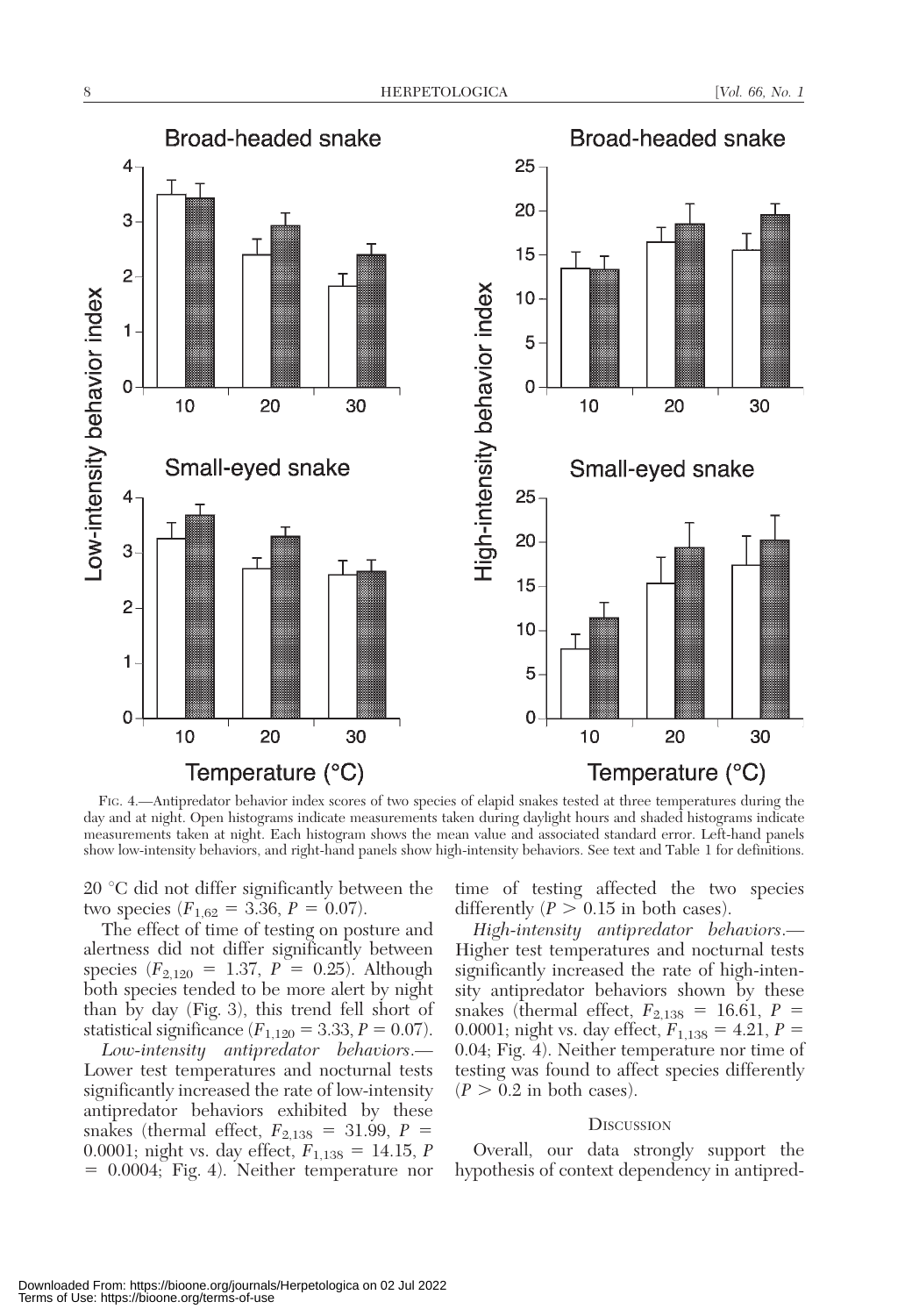ator responses. The behavioral responses exhibited by the snakes were modified by body temperature and time of testing. Presumably reflecting their substantial similarities in morphology, physiology, and ecology, the two species responded in broadly similar ways to thermal conditions (i.e., adopting more vigorous responses at higher temperatures) and times of day (with nocturnal trials tending to elicit more intense responses). In other respects, however, the two species diverged significantly. Generally, our data on antipredator tactics of these two elapid snake species accord well with predictions based on other facets of their biology:

- 1. The snakes showed more intense and/or effective antipredator responses when tested at night than if tested during daylight hours, as expected from the hypothesis that behaviors will be manifested most effectively under the conditions in which they are most often required in nature.
- 2. Both species utilized immobility (crypsis) or bluff when cold, switching to more vigorous antipredator responses (such as fleeing or biting) at higher temperatures, as expected under the hypothesis that snakes will match their antipredator tactics to thermally driven shifts in their locomotor capacity.
- 3. Sprint speeds and alertness of small-eyed snakes declined less rapidly at lower temperature than did those of broadheaded snakes (Figs. 1 and 3), as expected under the hypothesis that the ability to escape at low temperatures will be more important to the fitness of a nocturnal active forager (that frequently encounters predators when cold) than an ambush hunter (that typically maintains higher temperatures).
- 4. Broad-headed snakes were less likely to rely on fleeing than were small-eyed snakes (Fig. 2). That difference is consistent with the hypothesis that snakes adopt responses most suitable to the context in which they most often encounter predators (i.e., inside a crevice for broadheaded snakes vs. an open area for small-eyed snakes).

The effects of test temperature on choice of antipredator tactics appear to be phylogenetically conservative among ectothermic vertebrates. In both sets of trials that we conducted, warm snakes relied primarily on behaviors whose performance is highly dependent upon the snake's body temperature, whereas cool snakes increased their utilization of behaviors that are not as thermally sensitive. For example, in the predator pursuit experiment, warm snakes relied primarily on fleeing. In the captured-by-predator experiment where fleeing was not an option, both species matched their antipredator responses to their physiological capacities by utilizing high-intensity behaviors (e.g., biting, wrapping around, and body thrashing) only when tested under warm conditions. At low body temperatures, in contrast, the snakes primarily exhibited lowintensity antipredator behaviors (e.g., threat displaying and moving slowly). A similar switch from highly active antipredator responses to more static/slow responses as body temperature decreases appears to be widespread amongst ectotherms, including invertebrates (Miyatake et al., 2008), fish (Weetman et al., 1998), amphibians (Gomes et al., 2002), lizards (Cooper, 2003; Hertz et al., 1982) and snakes (Shine et al., 2002). These temperatureinduced changes in antipredator strategies are likely compensatory adjustments; if the ability of a potential prey item to perform vigorous antipredator behaviors is impaired by low body temperature, it adopts less thermally sensitive antipredator tactics under such conditions rather than attempting to use behaviors for which its performance levels are likely to be poor (Hertz et al., 1982).

Although the antipredator response of both species was affected similarly by temperature, broad-headed snakes were more sensitive to temperature changes than were small-eyed snakes in two measures: sprint performance (Fig. 1), and posture and alertness (Fig. 3). As noted above, the snakes' foraging modes may explain this divergence. Small-eyed snakes are active foragers and thus are exposed to predation risk over a wide range of body temperatures (Downes, 2002; Llewelyn et al., 2005; Shine, 1984). In contrast, broad-headed snakes are ambush predators that rarely leave their shelter sites and thus can be more selective with regards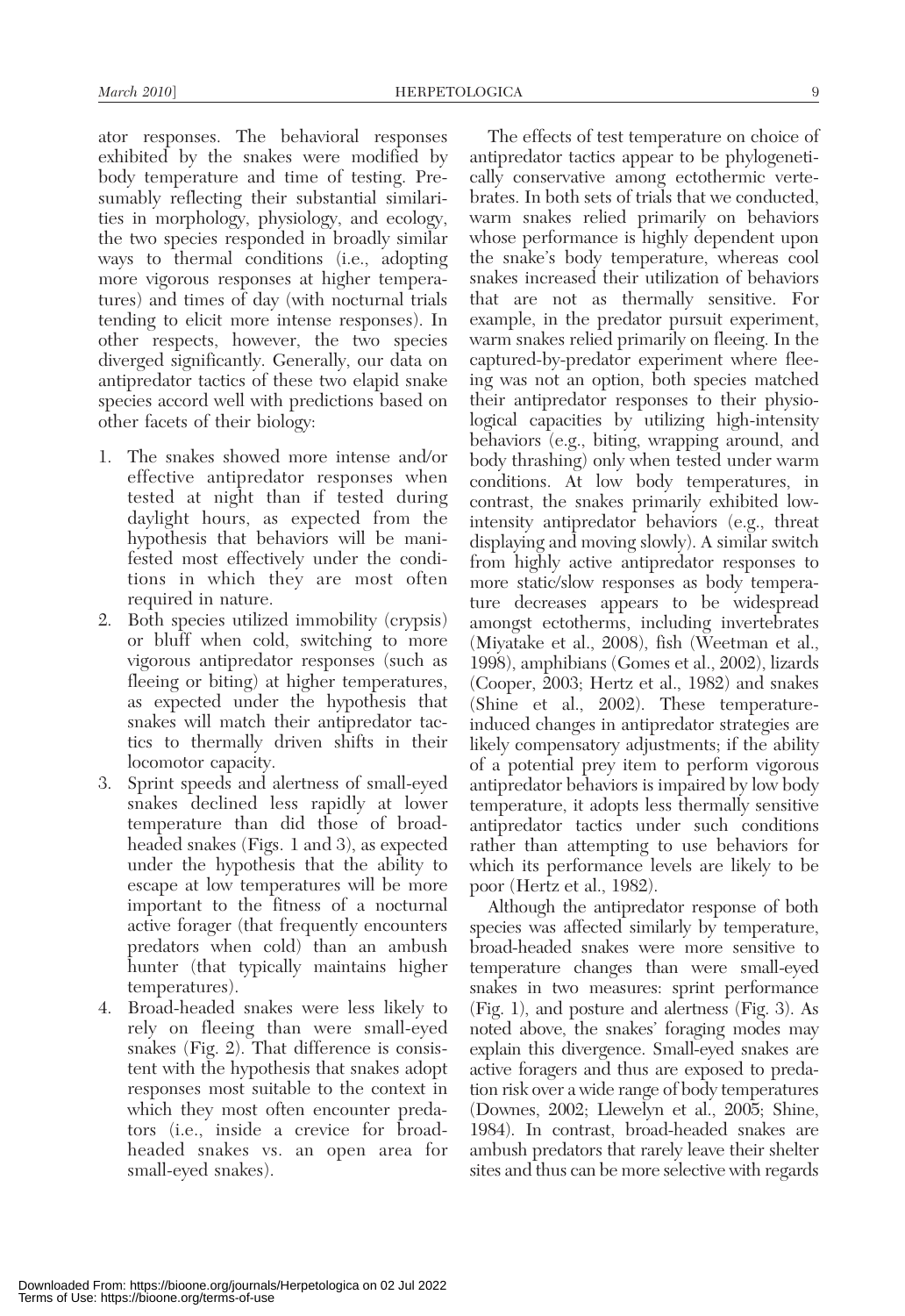to when (and under what conditions) they leave their shelter site (Webb and Shine, 1998a; Webb et al., 2003). As a consequence, smalleyed snakes need to function effectively at both warm and cool body temperatures, whereas broad-headed snakes simply avoid activity when conditions are unfavorable.

Our results suggest that time of day also influences the antipredator responses of reptiles. Although circadian variation in performance is well documented in humans (e.g., Atkinson and Reilly, 1996; Folkard and Rosen, 1990), this factor is rarely considered in analogous studies of other animals (Llewelyn et al., 2006). The nocturnal snakes that we studied tended to perform antipredator behaviors more effectively at night than by day. Although consistent with the hypothesis that animals match antipredator responses to activity schedules, the evidence is weak. To evaluate this hypothesis more robustly, we could exploit the many shifts between nocturnal and diurnal habits within squamate phylogeny to conduct comparative analysis designed to detect nonrandom association between antipredator responses and activity times.

In summary, the results of our study lend support to the hypothesis that natural selection has endowed snakes with a flexible repertoire of antipredator behaviors that are best suited to the conditions under which the animals are most likely to encounter a predator. Importantly, a snake's time of activity and foraging mode influence when and where it will encounter predators. Consequently, antipredator behaviors are likely to covary with these two factors.

Acknowledgments.—We thank T. Llewelyn for her assistance in the predator pursuit experiment, R. Alford for his advice on statistical analysis, M. Elphick for her help formatting the manuscript, and the reviewers for their constructive advice and comments. This study was funded by the Australian Research Council (grants to RS) and a University of Sydney Sesqui Fellowship (to JKW). All procedures were approved by the University of Sydney Animal Care and Ethics Committee.

#### LITERATURE CITED

- AJIE, B. C., L. M. PINTOR, J. WATTERS, J. L. KERBY, J. I. HAMMOND, AND A. SIH. 2007. A framework for determining the fitness consequences of antipredator behavior. Behavioral Ecology 18:267–270.
- ATKINSON, G., AND T. REILLY. 1996. Circadian variation in sports performance. Sports Medicine 21:292–312.
- BALENT, K. L., AND P. T. ANDREADIS. 1998. The mixed foraging strategy of juvenile northern water snakes. Journal of Herpetology 32:575–579.
- COGGER, H. G. 2000. Reptiles and Amphibians of Australia. Reed New Holland, Sydney, Australia.
- COOPER, W. E., JR. 2003. Risk factors affecting escape behavior by the desert iguana, Dipsosaurus dorsalis: Speed and directness of predator approach, degree of cover, direction of turning by a predator, and temperature. Canadian Journal of Zoology 81:979–984.
- COOPER, W. E., JR., AND W. G. FREDERICK. 2007. Optimal flight initiation distance. Journal of Theoretical Biology 244:59–67.
- DEUFEL, A., AND D. CUNDALL. 2006. Functional plasticity of the venom delivery system in snakes with a focus on the poststrike prey release behavior. Journal of Comparative Zoology 245:249–267.
- DOWNES, S. J. 2002. Size-dependent predation by snakes: Selective foraging or differential prey vulnerability? Behavioral Ecology 13:551–560.
- DUVALL, D., M. B. KING, AND K. J. GUTZWILLER. 1985. Behavioral ecology and ethology of the prairie rattlesnake. National Geographic Research 1:80–111.
- FLOWERS, M. A., AND B. M. GRAVES. 1997. Juvenile toads avoid chemical cues from snake predators. Animal Behaviour 53:641–646.
- FOLKARD, S., AND S. D. ROSEN. 1990. Circadian performance rhythms: Some practical and theoretical implications and discussion. Philosophical Transactions of the Royal Society of London Series B 327:543–553.
- GOMES, F. R., C. R. BEVIER, AND C. A. NAVAS. 2002. Environmental and physiological factors influence antipredator behavior in Scinax hiemalis (Anura: Hylidae). Copeia 2002:994–1005.
- GOODE, M. J., AND D. DUVALL. 1989. Body temperature and defensive behavior of free-ranging prairie rattlesnakes Crotalus viridis viridis. Animal Behaviour 38:360–362.
- GREENE, H. W. 1988. Antipredator Mechanisms in Reptiles. Alan R. Liss, New York, New York, USA.
- GREENE, H. W., P. FOGDEN, AND M. FOGDEN. 2000. Snakes: The Evolution of Mystery in Nature. University of California Press, Berkeley, California, USA.
- HAILEY, A., AND P. M. C. DAVIES. 1986. Effects of size, sex, temperature and condition on activity metabolism and defense behavior of the viperine snake Natrix maura. Journal of Zoology London 208A:541–558.
- HERTZ, P. E., R. B. HUEY, AND E. NEVO. 1982. Fight vs. flight: Body temperature influences defensive responses of lizards. Animal Behaviour 30:676–679.
- HERZOG, H. A., AND B. D. BAILEY. 1987. Development of antipredator responses in snakes: II. Effects of recent feeding on defensive behaviors of juvenile garter snakes (Thamnophis sirtalis). Journal of Comparative Psychology 101:387–389.
- HUEY, R. B., AND E. R. PIANKA. 1981. Ecological consequences of foraging mode. Ecology 62:991–999.
- KARDONG, K. 1982. The evolution of venom apparatus in snakes from colubrids to viperids and elapids. Memorias do Instituto Butantan 46:105–118.
- KISSNER, K. J., M. R. FORBES, AND D. M. SECOY. 1997. Rattling behavior of prairie rattlesnakes (Crotalus viridis viridis, Viperidae) in relation to sex, reproduc-